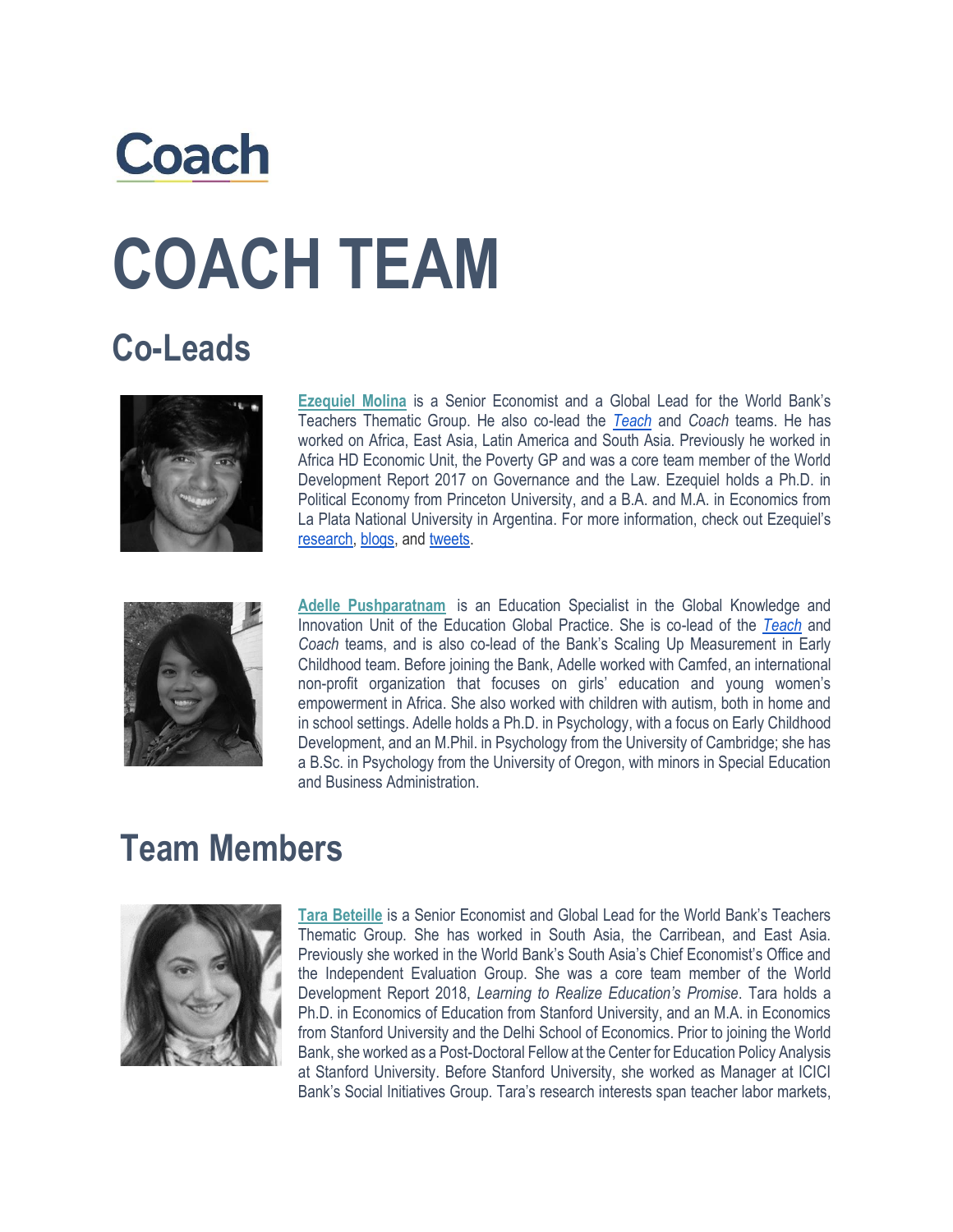politics of education reform and higher education, topics on which she has published in journals such as *Education Finance and Policy*, the *Proceedings of the National Academy of Sciences* and *Nature* (forthcoming) as well as World Bank reports and chapters in book volumes.



**Jayanti Bhatia** is a Consultant in the Education Global Practice, where her work primarily focuses on teacher professional development and safe schools. She has worked with vast socio-economic spectrums and diverse stakeholders–corporations, governments, and non-profits, especially on projects around the holistic development of children in India, South Africa, the US, and Zimbabwe. She specializes in technical and research assistance, program and technical product management, and performance metrics. Previously during her experience as a Consultant at ZS, she played a key role in establishing and scaling the firm's Education Corporate Social Responsibility (CSR) initiatives in India. Jayanti holds an Ed.M. in International Education Policy from Harvard University and a Bachelor's in Physics Honors from Delhi University.



**Elaine Ding** is an Analyst in the Global Knowledge and Innovation Unit of the Education Global Practice. Prior to joining the Global Unit, Elaine supported work on projects in East Asia and Pacific and Middle East and North Africa regional units in the World Bank. Elaine began her career as a second-grade teacher in Washington, DC. She holds a Master's in International Education from Harvard University and a Bachelor's degree in History from Georgetown University. She is currently pursuing her Doctorate at the University of Toronto. Elaine is from Hong Kong.



**Manal Quota** is a Senior Education Specialist with the Education Global Practice, where she leads and supports analytical and operational projects that aim to reduce global Learning Poverty rates. Manal co-leads the Technology for Teacher (T4T) project, which supports the Global Platform for Successful Teachers by focusing on global practices for in-service teacher professional development and their intersection with technology. She also leads the Safe Schools initiative that aims to enhance the empirical and operational knowledge base for supporting positive learning environments for students and teachers. Manal has worked in the Middle East and North Africa, Africa, and South Asia regions. Manal holds an EdM in International Education Policy from Harvard University.



**Ana Teresa del Toro Mijares** is a Consultant in the Education Global Practice, where her work focuses on teacher professional development. Ana has experience in research, learning design, and program implementation & evaluation in Mexico and in the United States, with a focus on teacher professional development, school leadership and online learning. Her previous experience includes working at Via Educacion, an education NGO in Mexico; at the Certificate in School Leadership & Management program at the Harvard Business School; and at the Global Partnership for Education (GPE). Ana has a BA in Economics and Political Science from Yale University, an EdM